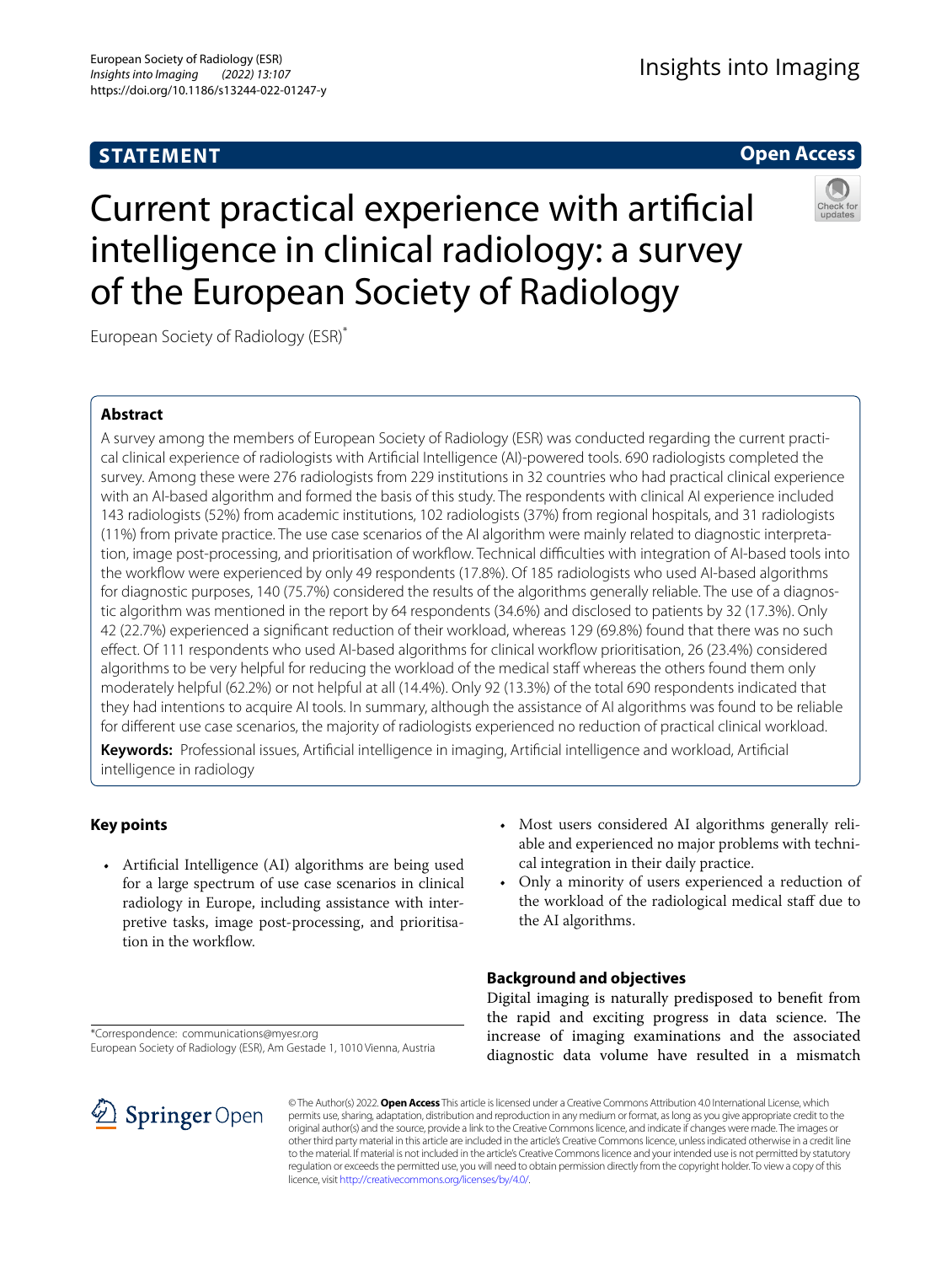between the radiologic workforce and workload in many European countries. In an opinion survey conducted in 2018 among the members of the European Society of Radiology (ESR), many respondents had expectations that algorithms based on artifcial intelligence (AI) and particularly machine learning could reduce radiologists' workload [\[1\]](#page-8-0). Although a growing number of AI-based algorithms has become available for many radiological use case scenarios, most published studies indicate that only very few of these tools are helpful for reducing radiologists' workload, whereas the majority rather result in an increased or unchanged workload [\[2](#page-8-1)]. Furthermore, in a recent analysis of the literature it was found that the available scientific evidence of the clinical efficacy of 100 commercially available CE-marked products was quite limited, leading to the conclusion that AI in radiology was still in its infancy  $[3]$  $[3]$ . The purpose of the present survey was to get an impression of the current practical clinical experience of radiologists from diferent European countries with AI-powered tools.

### **Methods**

A survey was created by the members of the ESR eHealth and Informatics Subcommittee and was intentionally kept brief to allow responding in a few minutes. A few demographic questions included the country, type of institution (i.e. academic department, regional hospital, or private practice), and the main feld of radiological practice as summarised in Tables [1,](#page-2-0) [2](#page-3-0) and [3](#page-4-0). For the more specifc questions about the use of AI-based algorithms it was clearly stated that the answers were intended to refect experience from clinical routine rather than research and testing purposes. The questions related to the use of AI addressed the respondents' working experience with certified AI-based algorithms, possible difficulties in integrating these algorithms in the IT system, and diferent use case scenarios for which AI-based algorithms were used in clinical routine, mainly distinguishing between tools aiming at facilitating the diagnostic interpretation process itself (questions shown in Fig. [1](#page-4-1)) from those that were aiming at facilitating the prioritisation of examinations in the workflow. Specific questions addressed the technical integration of the algorithms (question mentioned in Table [4\)](#page-4-2); radiologists' confdence in the diagnostic performance (question mentioned in Table [5](#page-4-3)); quality control mechanisms to evaluate diagnostic accuracy (questions mentioned in Tables [6,](#page-5-0) [7](#page-5-1) and [8\)](#page-5-2); communication of the use of diagnosis-related algorithms towards patients or in the radiology reports (questions mentioned in Tables [9](#page-5-3) and [10](#page-5-4)); and the usefulness of algorithms for reducing the radiologists' workload (questions mentioned in Tables [11](#page-5-5) and [12\)](#page-5-6). Respondents also had the opportunity to offer free text remarks regarding their use of AI-based tools. Those respondents who did not use AI-based algorithms for the purpose of clinical practice were asked to skip all the questions related to clinical AI-use and to proceed directly to the last question about acquisition of AI-based algorithms, so that the opinions of all participating radiologists were taken into consideration for the fnal questions about their intentions regarding acquisition of such tools (question mentioned in Fig. [2\)](#page-6-0).

The survey was created through the ESR central office using the "Survey Monkey platform" (SurveyMonkey Inc., San Mateo, CA, USA) and 27,700 radiologist members of the ESR were invited by e-mail to participate in January 2022. The survey was closed after a second reminder in March 2022. The answers of the respondents were collected and analysed using an Excel software (Microsoft, Redmond, WA, USA).

#### **Results**

A total of 690 ESR radiologist members from 44 countries responded to the survey, for a response rate of 2.5%. The distribution per country and the proportion of respondents with practical clinical experience with AIbased algorithms per country are given in Table [1.](#page-2-0)

The 276 respondents with practical clinical experience with AI-based algorithms were affiliated to 229 institutions in 32 countries; their answers formed the main basis of this study. Table [2](#page-3-0) shows that 143 (52%) of the respondents with practical clinical experience with AI algorithms were affiliated to academic institutions, whereas 102 (37%) worked in regional hospitals, and 31 (11%) in private practice.

Table [3](#page-4-0) characterises the same group of respondents as in Table [2](#page-3-0) regarding their main feld of activity showing that a wide range of subspecialties was represented in the survey and that abdominal radiology, neuroradiology, general radiology, and emergency radiology together accounted for half of the respondents. A detailed analysis of the results according to subspecialties was beyond the scope of the study because of the relatively small number of resulting groups.

The experience regarding technical integration of the software algorithms into the IT system or work-flow is summarised in Table [4](#page-4-2), showing that only 17.8% of respondents reported difficulties with integration of these tools, whereas a majority of 44.5% observed no such difficulties, although 37.7% of respondents did not answer this question.

Algorithms were used in clinical practice either for assistance in interpretation or for prioritisation of workflow. An overview of the scenarios for which AI- powered algorithms were the used by the respondents is given in Fig. [1.](#page-4-1)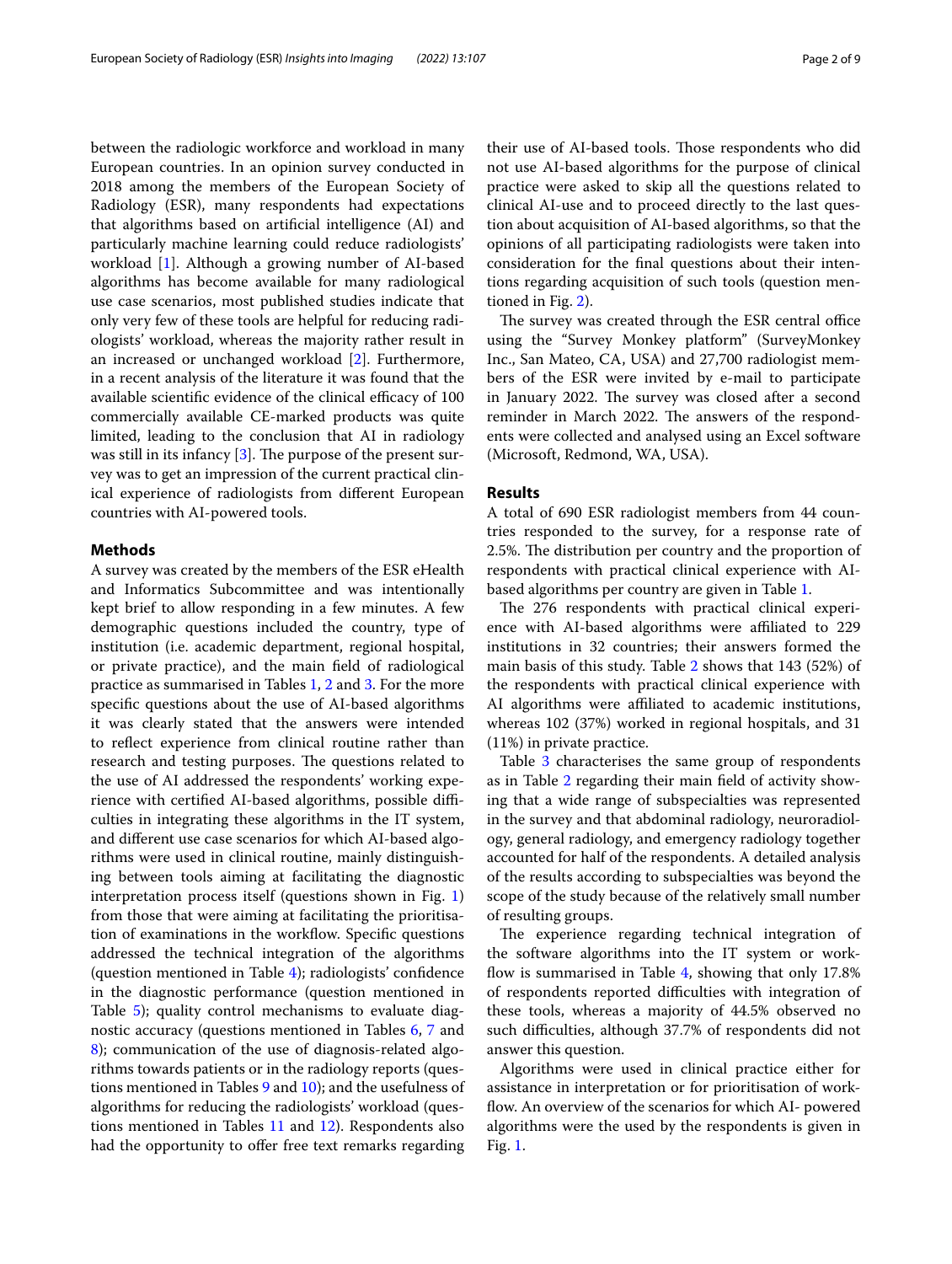| Country            | Number of respondents<br>per country | Number of respondents with practical<br>clinical experience with AI per country | Percentage of radiologists with practical<br>clinical experience in AI per country (%) |
|--------------------|--------------------------------------|---------------------------------------------------------------------------------|----------------------------------------------------------------------------------------|
| Italy              | $71$                                 | 23                                                                              | 32                                                                                     |
| Spain              | 64                                   | 19                                                                              | 30                                                                                     |
| UK                 | 60                                   | 23                                                                              | 38                                                                                     |
| Germany            | 50                                   | 23                                                                              | 46                                                                                     |
| Netherlands        | 50                                   | 35                                                                              | 70                                                                                     |
| Sweden             | 29                                   | 14                                                                              | 48                                                                                     |
| Denmark            | 27                                   | 15                                                                              | 56                                                                                     |
| Turkey             | 27                                   | $\mathsf 3$                                                                     | 11                                                                                     |
| Norway             | 26                                   | 12                                                                              | 46                                                                                     |
| Switzerland        | 27                                   | 14                                                                              | 54                                                                                     |
| France             | 25                                   | 12                                                                              | 48                                                                                     |
| Belgium            | 23                                   | 13                                                                              | 57                                                                                     |
| Austria            | 21                                   | 12                                                                              | 57                                                                                     |
| Greece             | 21                                   | 5                                                                               | 24                                                                                     |
| Portugal           | 17                                   | 5                                                                               | 29                                                                                     |
| Romania            | 16                                   | $\overline{4}$                                                                  | 25                                                                                     |
| Ukraine            | 13                                   | 3                                                                               | 23                                                                                     |
| Croatia            | 11                                   | $\overline{4}$                                                                  | 36                                                                                     |
| Russian Fed        | 11                                   | $\overline{4}$                                                                  | 36                                                                                     |
| Bulgaria           | 10                                   | $\mathbf 0$                                                                     | $\mathbf 0$                                                                            |
| Poland             | $10$                                 | 4                                                                               | $40\,$                                                                                 |
| Finland            | $\overline{7}$                       | 4                                                                               | 57                                                                                     |
| Hungary            | $\overline{7}$                       | 3                                                                               | 43                                                                                     |
| Serbia             | $\overline{7}$                       | 1                                                                               | 14                                                                                     |
| Slovenia           | $\overline{7}$                       | 3                                                                               | 43                                                                                     |
| Slovakia           | 6                                    | 5                                                                               | 83                                                                                     |
| Ireland            | 5                                    | $\sqrt{2}$                                                                      | $40\,$                                                                                 |
| Lithuania          | 5                                    | $\sqrt{2}$                                                                      | $40\,$                                                                                 |
| Bos. & Herzegovina | $\overline{4}$                       | $\mathbf 0$                                                                     | $\mathsf{O}\xspace$                                                                    |
| Czech Republic     | 4                                    | 3                                                                               | $75\,$                                                                                 |
| Israel             | $\overline{4}$                       | $\overline{2}$                                                                  | 50                                                                                     |
| Latvia             | 4                                    | $\mathbf 0$                                                                     | $\circ$                                                                                |
| Armenia            | 3                                    | $\mathbf 0$                                                                     | $\circ$                                                                                |
| Albania            | $\overline{2}$                       | $\mathbf 0$                                                                     | $\circ$                                                                                |
| Azerbaijan         | $\overline{2}$                       | $\mathbf 0$                                                                     | 0                                                                                      |
| Belarus            | $\overline{2}$                       | $\mathbf 0$                                                                     | $\mathbf 0$                                                                            |
| Estonia            | $\overline{2}$                       | $\overline{2}$                                                                  | 100                                                                                    |
| Georgia            | $\overline{2}$                       | $\mathbf 0$                                                                     | $\mathbf 0$                                                                            |
| Kazakhstan         | $\overline{2}$                       | $\mathbf 0$                                                                     | $\mathbf 0$                                                                            |
| Luxembourg         | $\overline{2}$                       |                                                                                 | 50                                                                                     |
| Cyprus             | 1                                    | $\mathbf 0$                                                                     | $\mathbb O$                                                                            |
| Iceland            |                                      | $\mathbf 0$                                                                     | $\mathbf 0$                                                                            |
| Kosovo             |                                      |                                                                                 | $100\,$                                                                                |
| Uzbekistan         | 1                                    | $\mathbf 0$                                                                     | $\mathbf 0$                                                                            |
| Total              | 690                                  | 276                                                                             |                                                                                        |

<span id="page-2-0"></span>**Table 1** Distribution of all 690 respondents by countries and proportion of radiologists with practical clinical experience with AI algorithms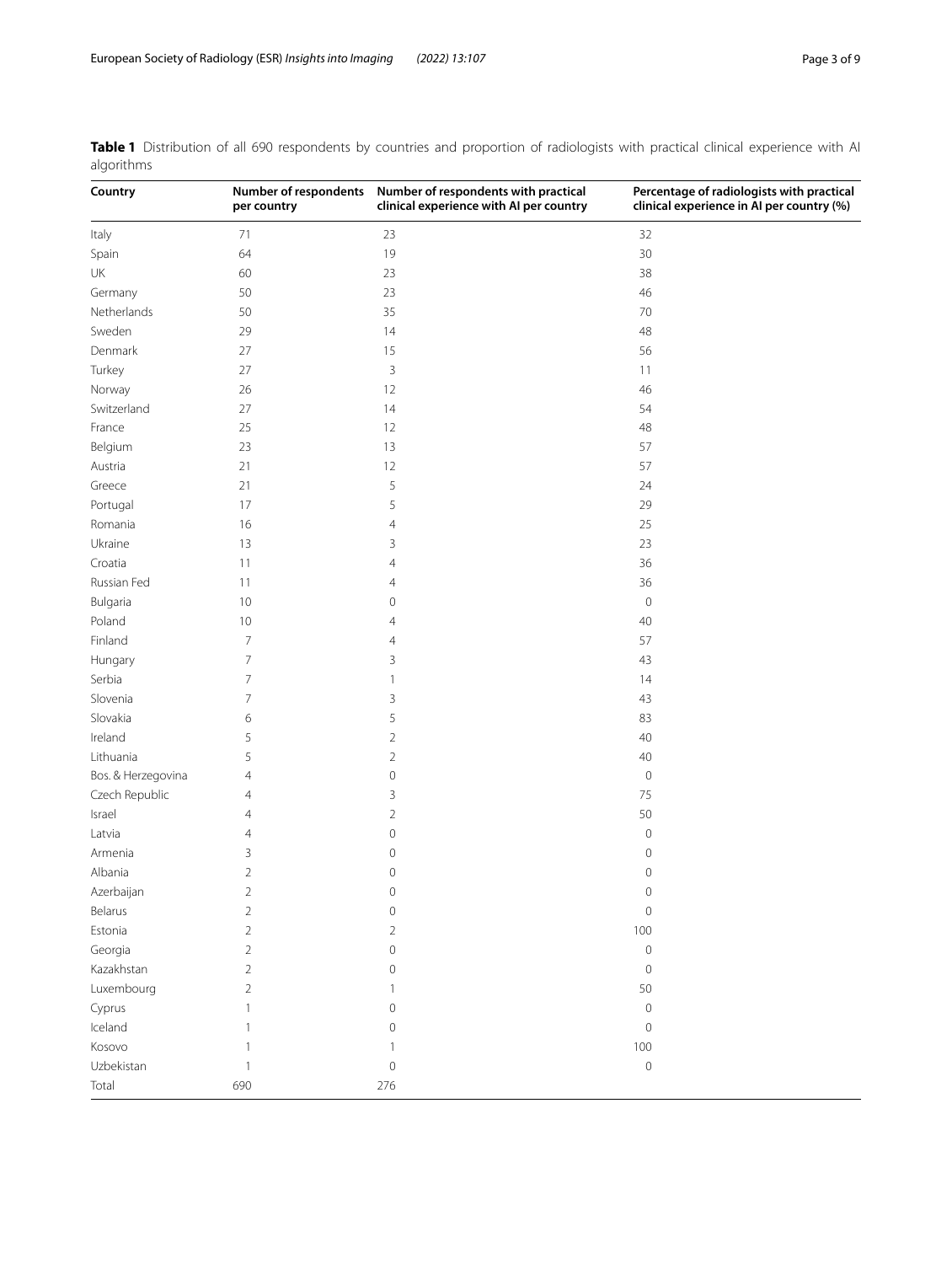| Country        | Number of<br>respondents per<br>country | Number of<br>institutions per<br>country | <b>Respondents from</b><br>academic departments | <b>Respondents from</b><br>private practice | <b>Respondents from</b><br>regional hospitals |
|----------------|-----------------------------------------|------------------------------------------|-------------------------------------------------|---------------------------------------------|-----------------------------------------------|
| Netherlands    | 35                                      | 20                                       | 16                                              | $\mathbf 0$                                 | 19                                            |
| Germany        | 23                                      | 21                                       | 14                                              | 3                                           | 6                                             |
| Italy          | 23                                      | 21                                       | 13                                              | $\mathbf 0$                                 | 10                                            |
| UK             | 23                                      | 22                                       | $\overline{7}$                                  | $\overline{2}$                              | 14                                            |
| Spain          | 19                                      | 16                                       | 14                                              | 1                                           | $\overline{4}$                                |
| Denmark        | 15                                      | $\overline{7}$                           | 11                                              | 1                                           | 3                                             |
| Switzerland    | 14                                      | 13                                       | 6                                               | 6                                           | $\overline{2}$                                |
| Sweden         | 14                                      | 14                                       | 7                                               | 1                                           | 6                                             |
| Belgium        | 13                                      | 9                                        | 5                                               | 1                                           | 7                                             |
| Austria        | 12                                      | 11                                       | 7                                               | 1                                           | 4                                             |
| France         | 12                                      | 11                                       | 5                                               | 5                                           | $\overline{2}$                                |
| Norway         | 12                                      | 9                                        | 6                                               | $\mathbf 0$                                 | 6                                             |
| Greece         | 5                                       | 5                                        | $\overline{2}$                                  | $\overline{2}$                              |                                               |
| Portugal       | 5                                       | $\overline{4}$                           | $\mathbf 0$                                     | 4                                           |                                               |
| Slovakia       | 5                                       | 5                                        | $\overline{2}$                                  | $\overline{2}$                              |                                               |
| Croatia        | $\overline{4}$                          | 4                                        | 1                                               | 1                                           | $\overline{2}$                                |
| Finland        | 4                                       | 3                                        | 3                                               | $\circ$                                     |                                               |
| Poland         | 4                                       | 3                                        | 3                                               | $\mathbf 0$                                 |                                               |
| Romania        | $\overline{4}$                          | $\overline{c}$                           | $\overline{2}$                                  | $\mathbf 0$                                 | $\overline{2}$                                |
| Russian Fed    | $\overline{4}$                          | $\overline{4}$                           | 3                                               | $\mathbf 0$                                 |                                               |
| Czech Republic | 3                                       | 3                                        | 1                                               | $\mathbf 0$                                 | $\overline{2}$                                |
| Hungary        | 3                                       | 3                                        | $\overline{2}$                                  | $\mathbf 0$                                 |                                               |
| Slovenia       | 3                                       | 3                                        | $\overline{2}$                                  | $\circ$                                     |                                               |
| Turkey         | 3                                       | 3                                        | 3                                               | 0                                           | $\mathbf 0$                                   |
| Ukraine        | 3                                       | $\overline{c}$                           | $\overline{2}$                                  | 1                                           | $\mathbf 0$                                   |
| Estonia        | $\overline{2}$                          | $\overline{2}$                           | 1                                               | $\mathbf 0$                                 |                                               |
| Ireland        | $\overline{2}$                          | $\overline{c}$                           | 1                                               | $\mathbf 0$                                 |                                               |
| Israel         | $\overline{2}$                          | $\overline{2}$                           | $\overline{2}$                                  | $\mathbf 0$                                 | $\mathbf 0$                                   |
| Lithuania      | $\overline{2}$                          | $\overline{2}$                           | $\mathbf 0$                                     | $\mathbf 0$                                 | $\overline{2}$                                |
| Kosovo         | 1                                       | 1                                        | 1                                               | $\mathbf 0$                                 | $\mathbf 0$                                   |
| Luxembourg     |                                         |                                          | 0                                               | $\circ$                                     |                                               |
| Serbia         | $\mathbf{1}$                            | 1                                        | 1                                               | $\mathbf 0$                                 | $\mathbf 0$                                   |
| Total          | 276                                     | 229                                      | 143 (52%)                                       | 31 (11%)                                    | 102 (37%)                                     |

<span id="page-3-0"></span>**Table 2** Respondents with practical clinical experience with AI-based algorithms: distribution of origin by countries and type of institutions

# **Use of algorithms for assistance in diagnostic interpretation**

Among the 276 respondents who shared their practical experience with AI-based tool experience, a total of 185 (67%) reported clinical experience with one or more integrated algorithms for routine diagnostic tasks. As seen in Fig. [1](#page-4-1) there were different use case scenarios, the commonest being detection or marking of specific findings. The free text remarks of the respondents showed a large range of pathologies in practically all clinical felds and with almost all imaging modalities. Typical examples of pathologies were

pulmonary emboli and parenchymal nodules, cerebral haemorrhage and reduced cerebrovascular blood flow, or colonic polyps on CT. Other tasks included the detection of traumatic lesions, e.g. the presence of bone fractures on conventional radiographs or the calculation of bone age. The second most common diagnostic scenario was assistance with post-processing (e.g. using AI-based tools for image reconstruction or quantitative evaluation of structural or functional abnormalities), followed by primary interpretation (i.e. potentially replacing the radiologist), assistance with diferential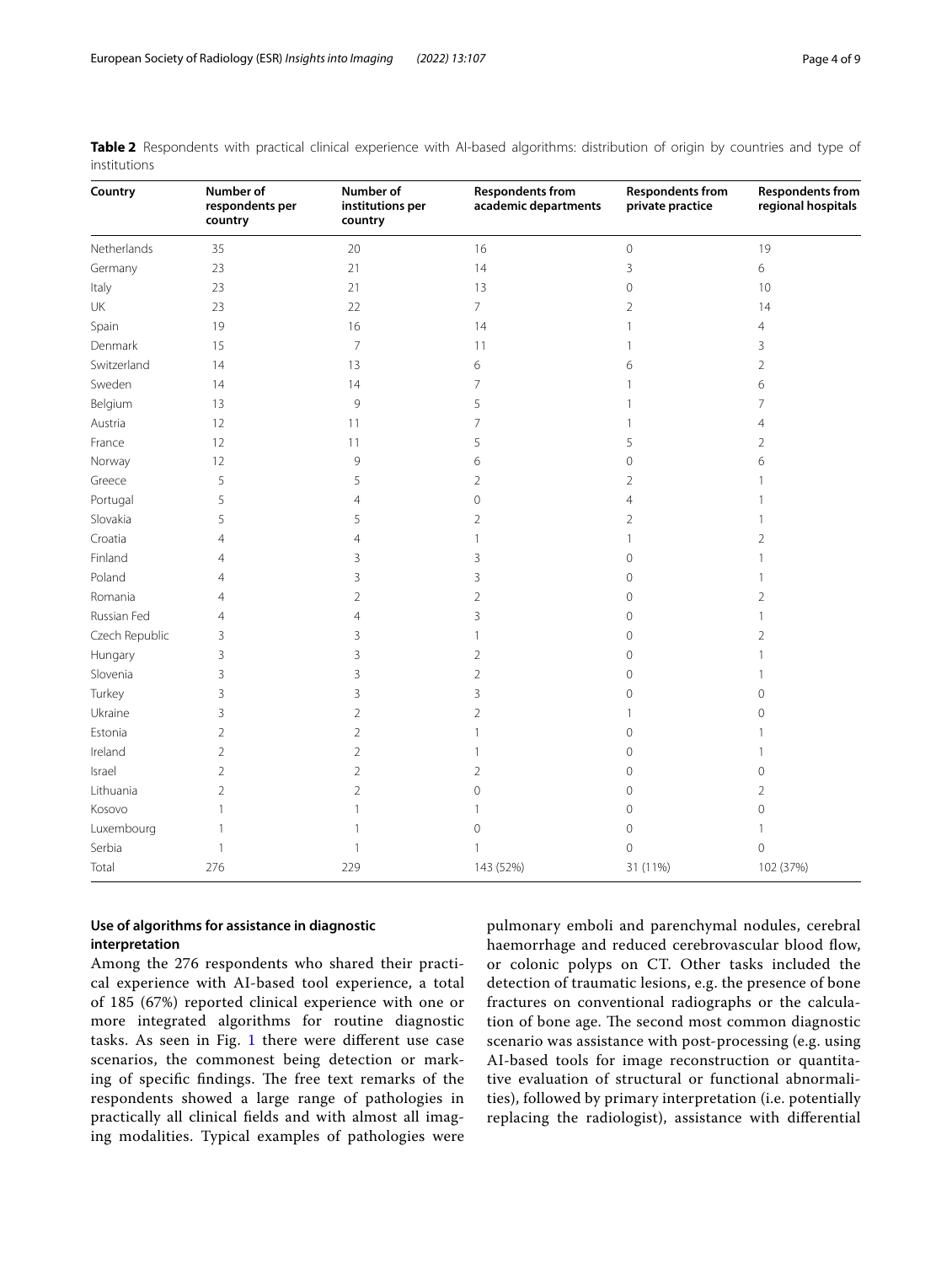<span id="page-4-0"></span>**Table 3** Respondents with practical clinical experience with AI-based algorithms: main feld of activity/subspecialty

| <b>Field of practice</b>  | <b>Number of respondents</b> | (%)  |
|---------------------------|------------------------------|------|
| Abdominal radiology       | 45                           | 16.3 |
| Neuroradiology            | 45                           | 16.3 |
| General radiology         | 39                           | 14.1 |
| Chest radiology           | 32                           | 11.6 |
| Cardiovascular radiology  | 24                           | 8.7  |
| Musculoskeletal radiology | 23                           | 8.3  |
| Oncologic imaging         | 23                           | 8.3  |
| Breast radiology          | 17                           | 6.2  |
| Emergency radiology       | 10                           | 3.6  |
| Paediatric radiology      | 8                            | 2.9  |
| Urogenital radiology      | 6                            | 2.2  |
| Head and Neck radiology   | 4                            | 1.5  |
| Total                     | 276                          | 100  |

<span id="page-4-2"></span>**Table 4** Respondents with practical clinical experience with AI-based algorithms: Have there been any major problems with integration of AI-based algorithms into your IT system/workfow?

| Answer    | <b>Number of respondents</b> | (%)  |
|-----------|------------------------------|------|
| Yes       | 49                           | 17.8 |
| <b>No</b> | 123                          | 44.5 |
| Skipped   | 104                          | 37.7 |
| Total     | 276                          | 100  |

<span id="page-4-3"></span>**Table 5** Experience of 185 respondents with AI-based algorithms for clinical diagnostic interpretive tasks: Were the fndings of the algorithm(s) considered to be reliable?

| Answer  | <b>Number of respondents</b> | (%)  |
|---------|------------------------------|------|
| Yes     | 140                          | 75.7 |
| No      | 31                           | 16.8 |
| Skipped | 14                           | 7.5  |
| Total   | 185                          | 100  |

diagnosis, e.g. by facilitation of literature search, and quality control.

Although a detailed analysis of all diferent diagnostic use case scenarios was beyond the scope of this survey, the respondents' answers to specifc survey questions are shown in Tables [5](#page-4-3), [6,](#page-5-0) [7](#page-5-1), [8](#page-5-2), [9,](#page-5-3) [10](#page-5-4) and [11](#page-5-5). Because some respondents skipped or incompletely answered some questions, the number of yes/no answers per question was not complete. As shown in Table [5,](#page-4-3) most respondents (75.7%) found the results provided by the algorithms generally reliable.

A signifcant number of respondents declared that they used mechanisms of quality assurance regarding the diagnostic performance of the algorithms. These included keeping records of diagnostic discrepancies between the radiologist and the algorithms in 44.4%, establishing receiver-operator characteristic (ROC) curves of diagnostic accuracy based on the radiologist's diagnosis (34.1%) and/ or ROC curves based on the fnal medical record (30.3%) (Tables [6,](#page-5-0) [7](#page-5-1) and [8\)](#page-5-2).

The use of a diagnostic algorithm was disclosed to patients by 17.3% of the respondents but mentioned in the report by  $34.6\%$  (Tables [9](#page-5-3) and [10\)](#page-5-4).

Only a minority of 22.7% of respondents who used AIbased algorithms for diagnostic purposes experienced a reduction of their workload, whereas 69.8% reported

<span id="page-4-1"></span>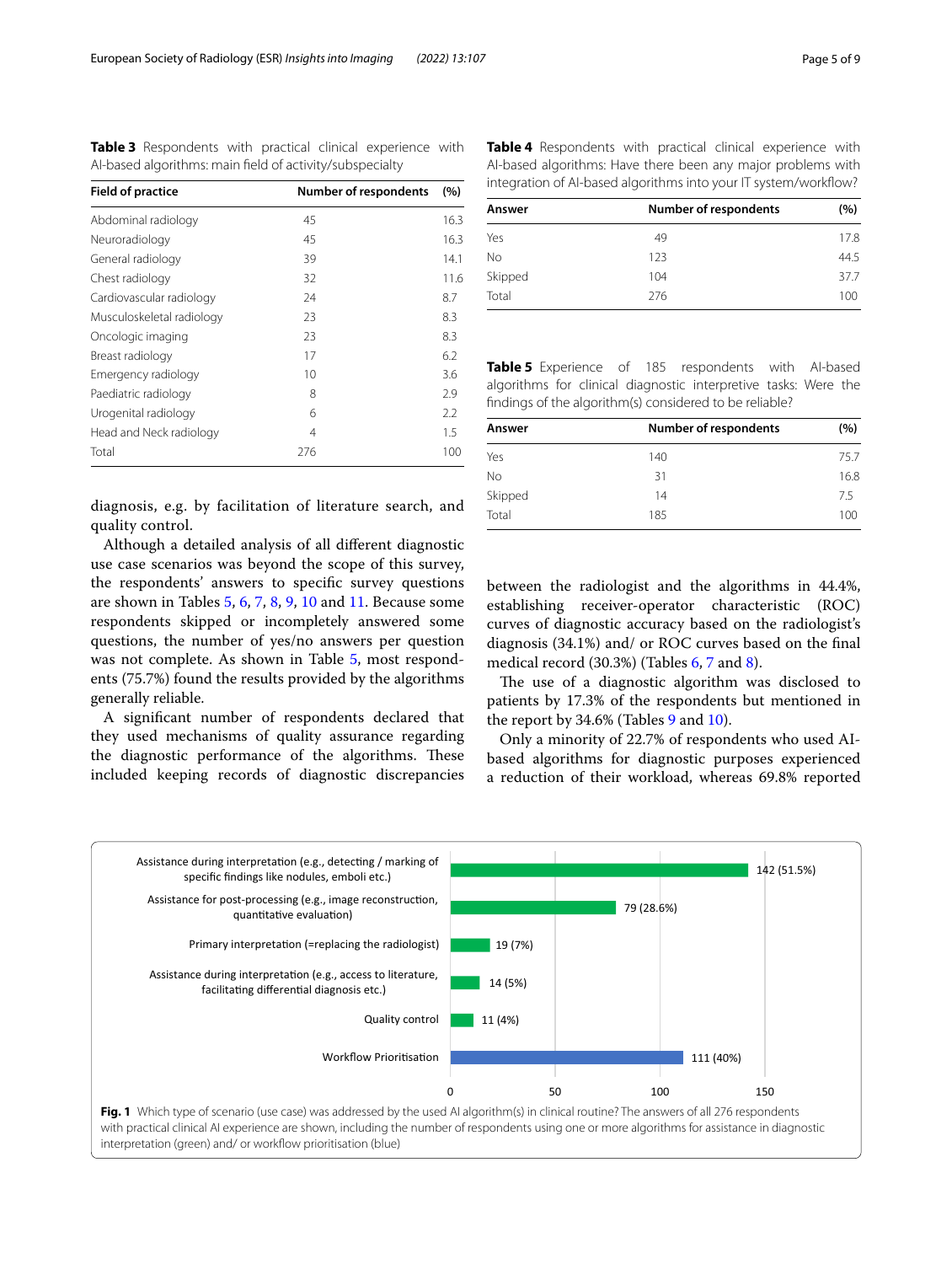<span id="page-5-0"></span>**Table 6** Experience of 185 respondents with AI-based algorithms for clinical diagnostic interpretive tasks: Were discrepancies between the software and the radiologist recorded?

| Answer    | Number of respondents | (%)  |
|-----------|-----------------------|------|
| Yes       | 82                    | 44.4 |
| <b>No</b> | 89                    | 48.1 |
| Skipped   | 14                    | 75   |
| Total     | 185                   | 100  |

<span id="page-5-1"></span>**Table 7** Experience of 185 respondents with AI-based algorithms for clinical diagnostic interpretive tasks: Was the diagnostic accuracy (ROC curves) supervised on a regular basis in comparison with the radiologist's diagnosis?

| Answer  | <b>Number of respondents</b> | (%)  |
|---------|------------------------------|------|
| Yes     | 63                           | 34.1 |
| No      | 108                          | 58.4 |
| Skipped | 14                           | 7.5  |
| Total   | 185                          | 100  |

<span id="page-5-2"></span>**Table 8** Experience of 185 respondents with AI-based algorithms for clinical diagnostic interpretive tasks: Was the diagnostic accuracy (ROC curves) supervised on a regular basis in comparison with the fnal diagnosis in the medical record?

| Answer    | <b>Number of respondents</b> | (%)  |
|-----------|------------------------------|------|
| Yes       | 56                           | 30.3 |
| <b>No</b> | 115                          | 62.2 |
| Skipped   | 14                           | 7.5  |
| Total     | 185                          | 100  |

<span id="page-5-3"></span>**Table 9** Experience of 185 respondents with AI-based algorithms for clinical diagnostic interpretive tasks: Were patients informed that an AI software was used to reach the diagnosis?

| Answer    | <b>Number of respondents</b> | (%)  |
|-----------|------------------------------|------|
| Yes       | 32                           | 17.3 |
| <b>No</b> | 139                          | 75.2 |
| Skipped   | 14                           | 7.5  |
| Total     | 185                          | 100  |

that there was no reduction efect on their workload (Table [11](#page-5-5)).

#### **Use of algorithms for prioritisation of workfow**

Among the 276 respondents who had practical experience with AI-based tools, there were 111 respondents (40%) reporting experience with algorithms for <span id="page-5-4"></span>**Table 10** Experience of 185 respondents with AI-based algorithms for clinical diagnostic interpretive tasks: Was the use of an AI software to reach the diagnosis mentioned in the report?

| Answer    | <b>Number of respondents</b> | (%)  |
|-----------|------------------------------|------|
| Yes       | 64                           | 34.6 |
| <b>No</b> | 107                          | 57.9 |
| Skipped   | 14                           | 7.5  |
| Total     | 185                          | 100  |

<span id="page-5-5"></span>**Table 11** Experience of 185 respondents with AI-based algorithms for clinical diagnostic interpretive tasks: Has (have) the algorithm(s) used for diagnostic assistance proven to be helpful in reducing the workload for the medical staf?

| <b>Number of respondents</b> | (%)  |
|------------------------------|------|
| 42                           | 22.7 |
| 129                          | 69.8 |
| 14                           | 75   |
| 185                          | 100  |
|                              |      |

<span id="page-5-6"></span>**Table 12** Experience of 111 respondents with AI-based algorithms for clinical workflow prioritisation: Has the algorithm proven to be helpful in reducing the workload for the medical staf?

| Answer             | <b>Number of respondents</b> | (%)  |
|--------------------|------------------------------|------|
| Not at all helpful | 16                           | 14.4 |
| Moderately helpful | 69                           | 62.2 |
| Very helpful       | 26                           | 23.4 |
| Total              | 111                          | 100  |

prioritisation of image sets in their clinical workflow. As shown in Table [12,](#page-5-6) the prioritisation algorithms were considered to be very helpful for reducing the workload of the medical staf by 23.4% respondents who used them, whereas the other users found them only moderately helpful (62.2%) or not helpful at all (14.4%).

# **Intentions of all respondents regarding the acquisition of an AI‑based algorithm**

All participants of the survey, regardless of their practical clinical experience, were given the opportunity to answer the question whether they intended to acquire a certifed AI- based software. Of the 690 participants, 92 (13.3%) answered "yes", 363 (52.6%) answered "no," and 235 (34.1%) did not answer this question. Figure [2](#page-6-0)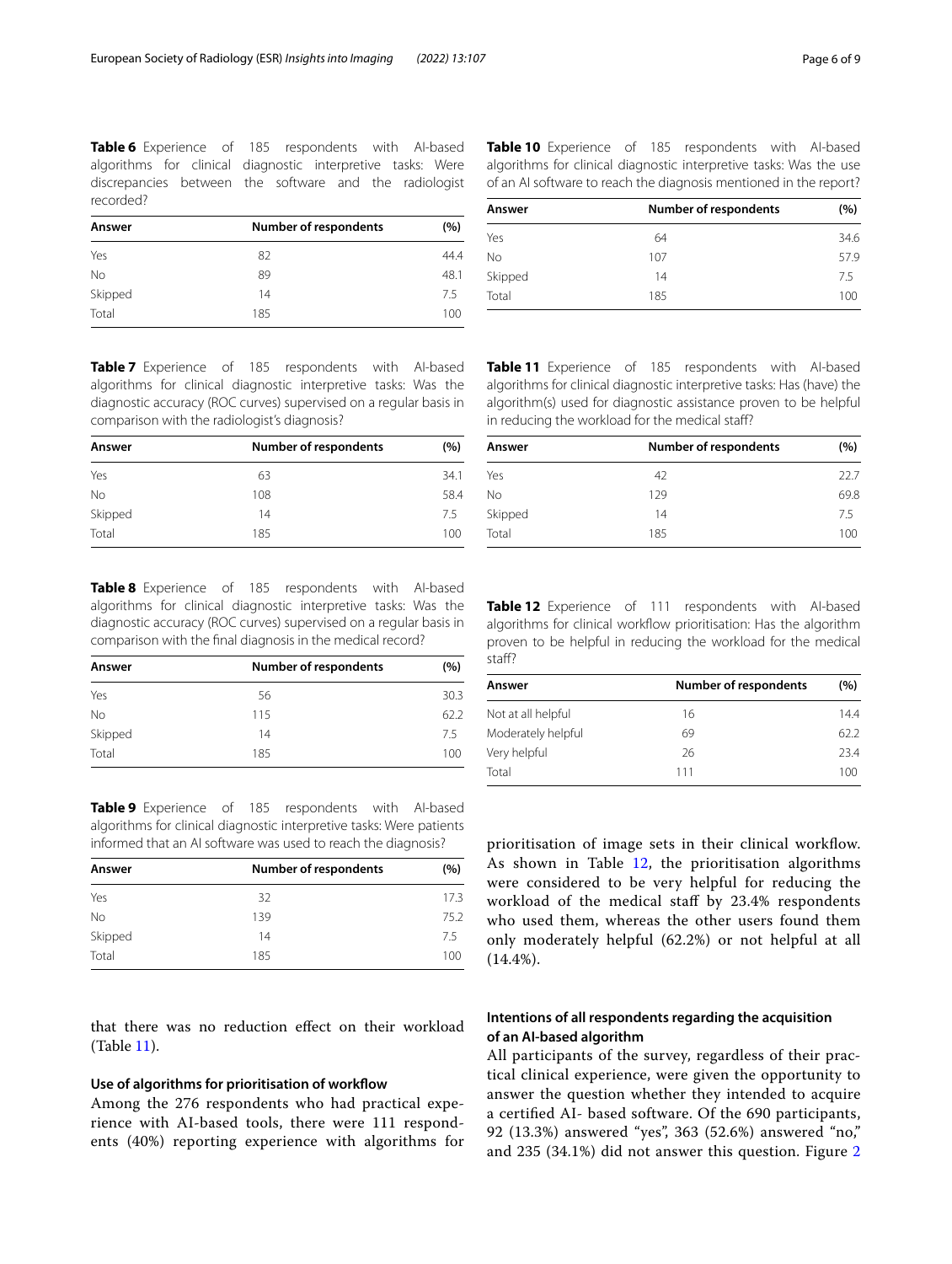

<span id="page-6-0"></span>summarises the reasons given by participants who did not intend to acquire AI-based algorithms for their clinical use.

# **Discussion**

While the previous survey on AI [\[1](#page-8-0)] was based on the expectations of the ESR members regarding the impact of AI on radiology, the present survey intended to obtain an overview of current practical clinical experience with AI-based algorithms. Although the respondents with practical clinical experience in this survey represent only 1% of the ESR membership, their proportion among all respondents varied greatly among countries. The geographical distribution of the 276 radiologists who shared their experience with such tools in clinical practice shows that the majority was affiliated to institutions in Western and Central Europe or in Scandinavia. Half of all respondents with practical clinical experience with AI tools was afliated to academic institutions, whereas the other half practiced radiology in regional hospitals or in private services. Since it is likely that the respondents in this survey were radiologists with a special interest in AIbased algorithms, it cannot be assumed that this survey refects the true proportion of radiologists in the European region with practical clinical experience with AIbased tools.

Most of the respondents of this brief survey did not encounter major problems related to the integration the AI-based software tools into the local IT systems; less than 18% did have such issues. However, it must be taken into consideration that radiologists are not always directly involved in the technical process of software integration; this fact may perhaps also explain the relatively high number of respondents who did not reply to this specifc question.

Today, AI-based tools for diagnostic purposes may address a large range of use case scenarios. Although this was refected by the free text answers of the respondents of the present study, the present survey distinguished mainly between algorithms for diagnostic purposes and those for the prioritisation of workflow whereas a detailed analysis of all the diferent individual use case scenarios was beyond the scope of this survey. Since diagnostic tools are usually quite specifc and related to organs and pathologies, even radiologists working in the same institution but in diferent subspecialties may have diferent experiences with diferent algorithms related to their respective felds.

In a recent survey among the members of the American College of Radiology (ACR) the most common applications for AI were intracranial haemorrhage, pulmonary embolism, and mammographic abnormalities, although it was stated that in the case of mammography, confusion must be avoided between AI-based tools and the more traditional software for computer aided diagnosis (CAD) [[4\]](#page-8-3). It was estimated that AI was used by approximately 30% of radiologists, but concerns over inconsistent performance and a potential decrease in productivity were considered to be barriers limiting the use of such tools. Over 90% of respondents would not trust these tools for autonomous use. It was concluded that despite initial predictions the impact of AI on clinical practice was modest [[4\]](#page-8-3).

Quality assurance of algorithms that are based on machine–learning may be quite time-consuming and requires considerable resources. Efective supervision of the sensitivity and specifcity of a device that adapts itself over time may be done by recording diferences between the diagnosis of the radiologist and the algorithm but ideally combines regular monitoring by comparison against a fnal diagnosis as a gold standard—a so-called "ground truth". Despite the enthusiasm about AI-based tools there are some barriers to be addressed when implementing this new technology in clinical practice. These include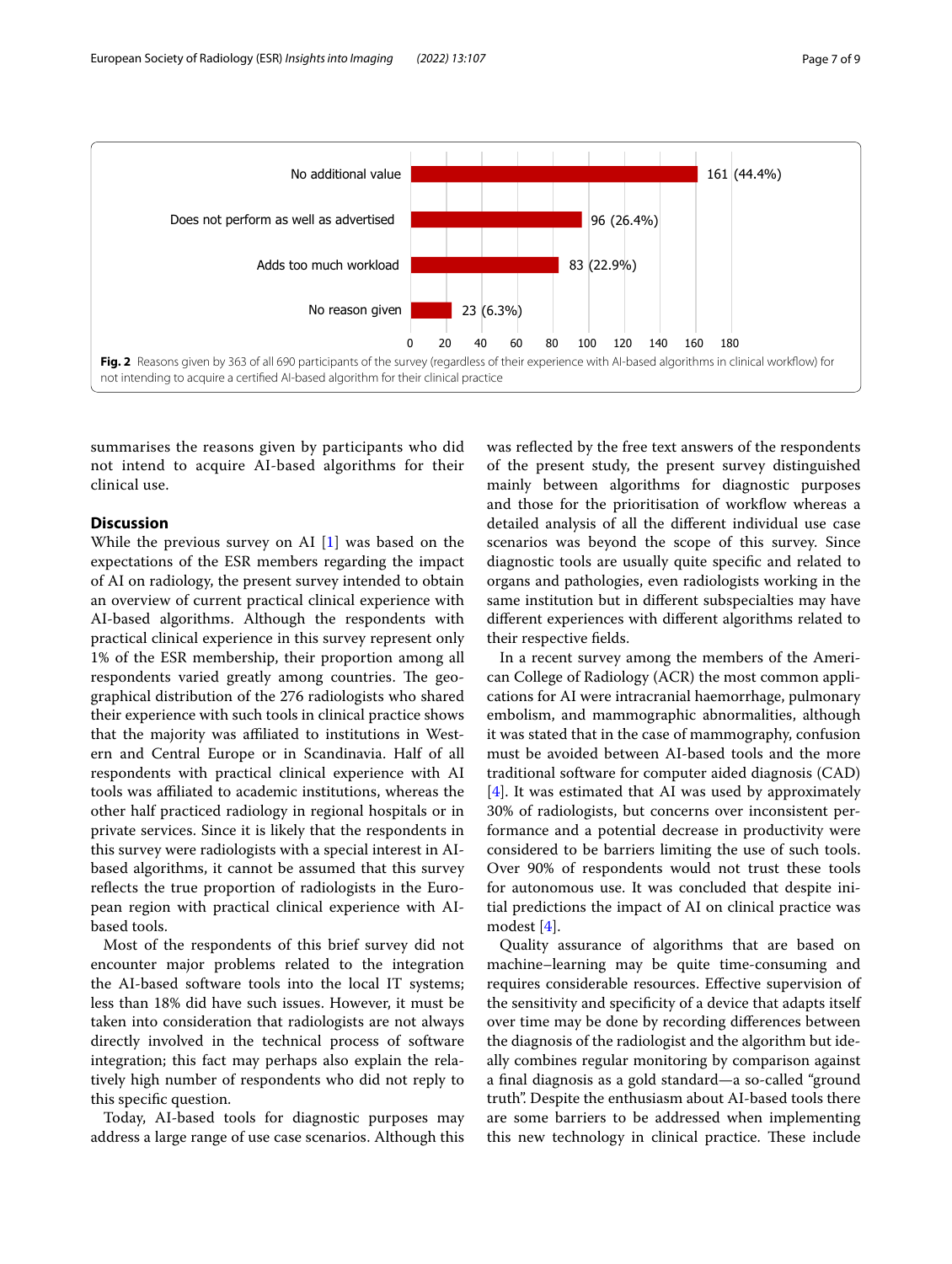the large amount of annotated image data required for supervised learning as well as validation and quality assurance for each use case scenario of these algorithms, and, last but not least, regulatory aspects including certifcation [\[5,](#page-8-4) [6](#page-8-5)]. A recent overview of commercially available CE-marked AI products for radiological use found that scientific evidence of potential efficacy of level 3 or higher was documented in only 18 of 100 products from 54 vendors and that for most of these products evidence of clinical impact was lacking [[3\]](#page-8-2).

Nonetheless, as a general impression, most of the respondents of this ESR survey who used AI-based algorithms in their clinical practice considered their diagnostic fndings to be reliable for the spectrum of scenarios for which they were used. It is noteworthy that 44% of the respondents recorded discrepancies occurring between the radiologists' and the algorithms' fndings and that approximately one-third indicated that they generated ROC curves based on the radiological report or the clinical record in order to calculate the performance of algorithms in clinical practice. Details regarding the methodologies, e.g. the degree of automation used for establishing these data, were neither asked from nor provided by the respondents. However, since over one-half of the respondents worked in academic institutions, it is possible that some of the algorithms were not only evaluated in the context of clinical routine but also in the context of scientifc research studies, thus explaining the relatively high level of quality supervision of the algorithms. Only a small minority of radiologists participating in this survey informed the patients about the use of AI for the diagnosis and about one-third mentioned it in their reports. This may be understandable as long as the radiologist and not the algorithm makes the fnal diagnosis.

However, the important question remains to what extent AI-powered tools can reduce radiologists' workload. In the previous ESR survey conducted in 2018, 51% of respondents expected that the use of AI tools would lead to a reduced reporting workload  $[1]$  $[1]$ . The actual contributions of AI to the workload of diagnostic radiologists were assessed in a recent analysis based on large number of published studies. It was concluded that although there was often added value to patient care, workload was decreased in only 4% but increased in 48% and remained unchanged in  $46\%$  institutions [[2\]](#page-8-1). The results of the present survey are somewhat more optimistic since almost 23% of respondents experienced a reduction of their workload when using algorithms for diagnostic assistance in clinical practice, whereas almost 70% did not. Observations with algorithms aiming at workflow prioritisation were comparable. In view of the wide range of use case scenarios for which AI- based tools can be applied, additional studies are needed in order to determine for which specifc tasks and questions in which subspecialties AI-based algorithms could be helpful to reduce radiologists' workload. Typically, this could be the case in those scenarios that address the detection of relatively simple diagnostic fndings and a high volume of cases.

The previous ESR survey from 2018 included 675 participants of which 20% were already using AI-powered tools and 30% planned to do so  $[1]$ . The present ESR survey included 690 participants of which 276 (40%) had experience with such tools in clinical practice. However, when all the participants of the present survey were asked whether they intended to acquire a certifed AIbased algorithm, only a minority (13.3%) answered yes, whereas the majority either answered no (52.6%) or did not answer the question (34.1%). Reasons given for the negative answers included doubts about the added value or the advertised performance or concerns regarding added workload. We must consider, however, that the answers to this particular question included not only the opinions of the respondents who had experience with practical clinical use but also of those who used these algorithms rather in the context of scientifc projects including non-commercial, home-grown AI-based tools.

The results of the present ESR survey are difficult to compare with the recent ACR survey [\[4\]](#page-8-3) not only because the questions were not identical, but also because of the existing diversity among European countries. Nonetheless, both surveys conclude that, compared with initial predictions and expectations, the overall impact of AI-based algorithms on current radiological practice is modest.

Several limitations of this brief survey need to be mentioned. Firstly, the survey data cannot refect the true proportion of European radiologists using AI. Secondly, the answers to several questions can only provide a general overview, although some of the issues addressed by this survey would deserve a more detailed analysis. This is true, for example, regarding the diferentiation of use case scenarios as well as the methodologies used for the verification of their results. Thirdly, the observations are based on the situation in 2022, and results and opinions may change rapidly in this evolving feld.

In summary, this survey suggests that, compared with initial expectations, the use of AI- powered algorithms in practical clinical radiology today is limited, most importantly because the impact of these tools on the reduction of radiologists' workload remains unproven. As more experience with AI-powered algorithms for specifc scenarios is being gained and some of the barriers to their use may become mitigated in the future, a follow-up to this initial survey could provide further insights into the usefulness of these tools.